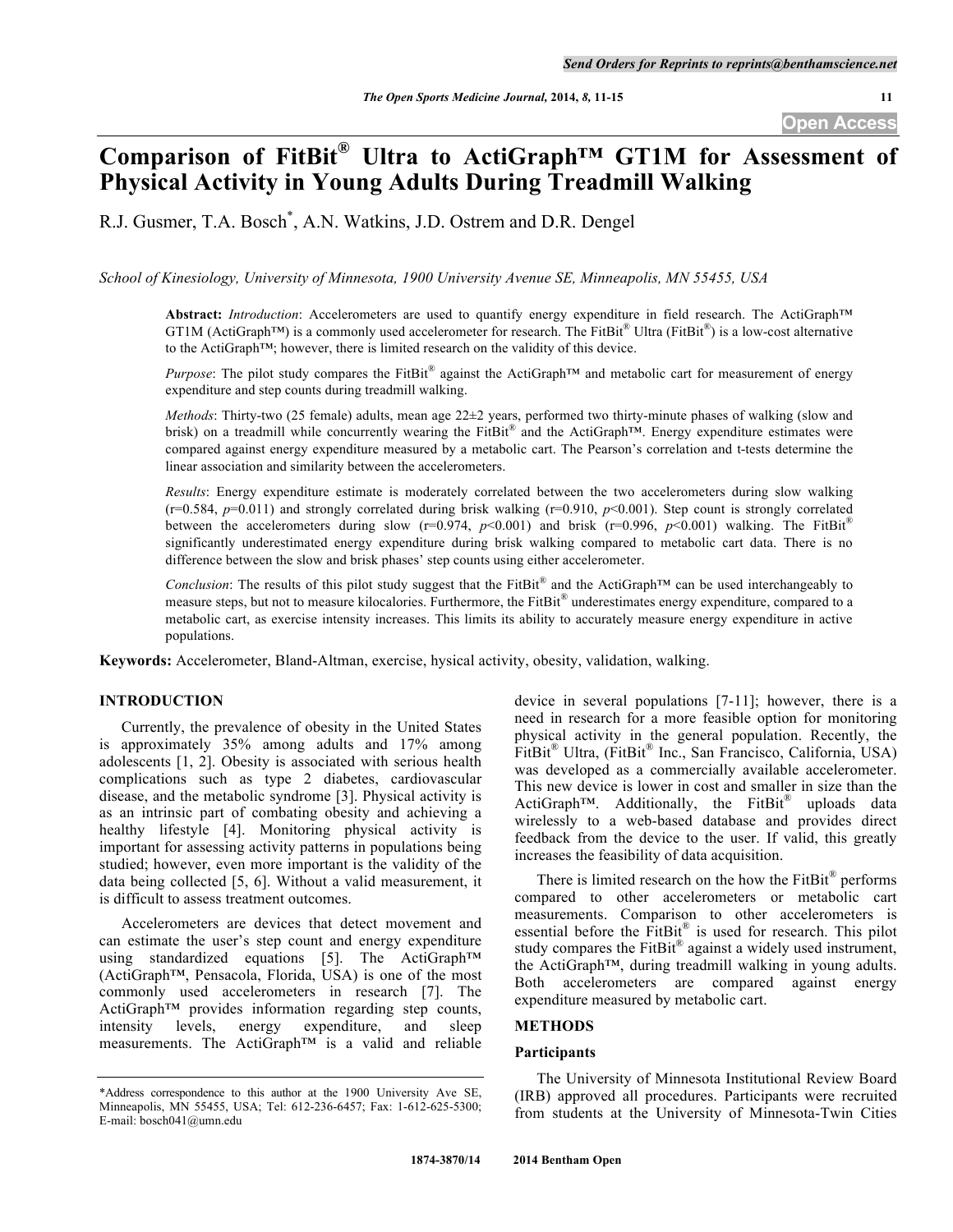campus. Thirty-two participants between 18-29 years old (mean 22±2 years) performed two 30-minute phases of walking at slow and brisk speeds on a treadmill while concurrently wearing the FitBit<sup>®</sup> and ActiGraph<sup>TM</sup> GT1M. Additionally, participants wore a neoprene facemask (New Leaf, St. Paul, MN) connected to a CPX Ultima<sup>®</sup> metabolic cart (Medgraphics®, Saint Paul, MN, USA). Five participants were excluded because the ActiGraph™ failed to correctly measure step counts (counts were half the value measured by FitBit<sup>®</sup>). Six participants were excluded for missing metabolic cart data. Data from twenty-one participants is used for comparison (Table **1**).

| Variable                  | Female<br>$(n = 25)$ | Male<br>$(n=7)$ | Total<br>$(n = 32)$ |
|---------------------------|----------------------|-----------------|---------------------|
| Age $(yrs)$               | $21.2 \pm 1.3$       | $21.3 \pm 3.5$  | $21.2 \pm 1.7$      |
| Height (cm)               | $165.9 \pm 5.5$      | $174.4 \pm 5.1$ | $167.1 \pm 6.1$     |
| Weight (kg)               | $57.9 \pm 6.8$       | $83.3 \pm 19.5$ | $61.5 \pm 12.7$     |
| Race (% white)            | 94%                  | 33%             | 86%                 |
| Step Length (m) $(n = 6)$ | $0.65 \pm 0.04$      | $0.77 \pm 0.02$ | $0.68 \pm 0.07$     |
| Slow Walking Speed (m/s)  | $1.09 \pm 0.12$      | $1.21 \pm 0.13$ | $1.11 \pm 0.12$     |
| Brisk Walking Speed (m/s) | $1.34 \pm 0.15$      | $1.46 \pm 0.13$ | $1.36\pm0.16$       |

**Table 1. Descriptive Statistics of Participants (Mean ± SD)**

### **Data Collection and Procedures**

Following informed consent, demographic information was recorded. Height was measured (to the nearest cm) using a stadiometer. Body mass was determined (to the nearest 0.1 kg) using an electronic scale. Step length was established by having each participant take twenty strides. The distance was measured to the nearest half inch and divided by the number of strides to get the average stride length [12]. The FitBit<sup>®</sup> was updated with the subject's height, weight, and step length. Prior to testing, the ActiGraph™ G1TM was initialized and set to collect data on two axes at 60-second epoch rates to match the minute-by-minute data collection the FitBit® Ultra.

The FitBit $^{\circ}$  was placed on the midaxillary line of the subject's right side using the FitBit<sup>®</sup> holster. The ActiGraph™ was secured on the midaxillary line of the participant's left side using an elastic belt. Participants were fitted with a Polar heart rate monitor (Polar Electro Inc., Lake Success, NY, USA) and a neoprene facemask connected to a CPX Ultima® metabolic cart for gas collection and analysis (Breezesuite, Medgraphics®, Saint Paul, MN, USA).

### **Calculation of Walking Speed**

Each participant was instructed how to safely get on and off the moving treadmill. Participants self-selected a comfortable walking speed by adjusting the treadmill speed in 0.089 m/s increments. Slow and brisk pace was calculated as  $\pm 10\%$  of their self-selected comfortable walking speed (i.e. if pace was selected at 1.34 m/s, then slow=1.21 m/s and brisk=1.46 m/s). A 10% change was used to measure each device's sensitivity to change, and was small enough to ensure that participants refrained from jogging.

Each walking phase lasted 30 minutes. Heart rate, oxygen uptake  $(VO_2)$ , carbon dioxide production  $(VCO_2)$ , ventilation  $(V_F)$ , and RER were collected at baseline and at two-minute intervals with data recorded from the last 10 seconds of every two minutes. The first phase consisted of slow walking. Following the first phase, participants rested until heart rate recovered within 10 beats of resting heart rate. Participants completed the brisk walking phase with the same measurements obtained during the last ten seconds of two-minute intervals.

# **FitBit® Data Collection for Analysis**

Following testing, the FitBit<sup>®</sup> data were transferred into minute-by-minute sample rate estimations for kilocalories and steps in order to compare with the ActiGraph™. The minute-by-minute code was acquired from the developers of FitBit<sup>®</sup> to extract information from the FitBit<sup>®</sup> database, and an application programming interface (API) was used to convert the information. Data was extracted from the FitBit<sup>®</sup> using the API, providing minute-by-minute estimations of kilocalories and steps. The data were summed to produce a total estimate for each walking phase. To control for timing differences between the accelerometers, the first and last two minutes of each walking phase were excluded.

### **ActiGraph™ Data Collection for Analysis**

The ActiGraph™ data were downloaded using ActiLife 5 software (ActiGraph™, LLC, Pensacola, FL, USA). Biometric information was inputted. The Freedson equation was used to estimate energy expenditure and steps counts [13]. Data was calculated in 60-second epochs to measure activity counts per minute. Standard axis counts per minute cut points from ActiLife 5 software were used and set as sedentary (0-99), light (100-759), lifestyle (760-1951), moderate (1952-5724), vigorous (5725-9498), and very vigorous [9499-infinity]. Activities within this study were categorized as sedentary, light, and lifestyle. Steps and kilocalories were calculated in one-minute estimates and summed to obtain a total estimate for each walking phase. To control time differences between accelerometers, the first and last two minutes of each phase were excluded. The ActiGraph™ measures energy expenditure independent of resting energy expenditure. The ActiGraph™ energy expenditure estimate was adjusted to include the predicted resting energy expenditure in order to be comparable to the FitBit<sup>®</sup> and the metabolic cart calculations. These measurements include resting energy expenditure in their activity estimates.

### **Calculation of Energy Expenditure from Metabolic Cart Data**

Data from the metabolic cart was used to estimate energy expenditure from two-minute averages of VO<sub>2</sub>, RER, and energy expenditure/ $LO<sub>2</sub>$ . These averages were totaled to obtain the average energy expenditure during each thirtyminute phase. The first and last two minutes were excluded to coincide with the FitBit<sup>®</sup> and ActiGraph<sup>TM</sup> data.

### **Statistical Analysis**

Pearson's correlations were completed to examine the linear association between estimates of kilocalories and step counts given by the FitBit<sup>®</sup> Ultra, the ActiGraph<sup>TM</sup> GT1M,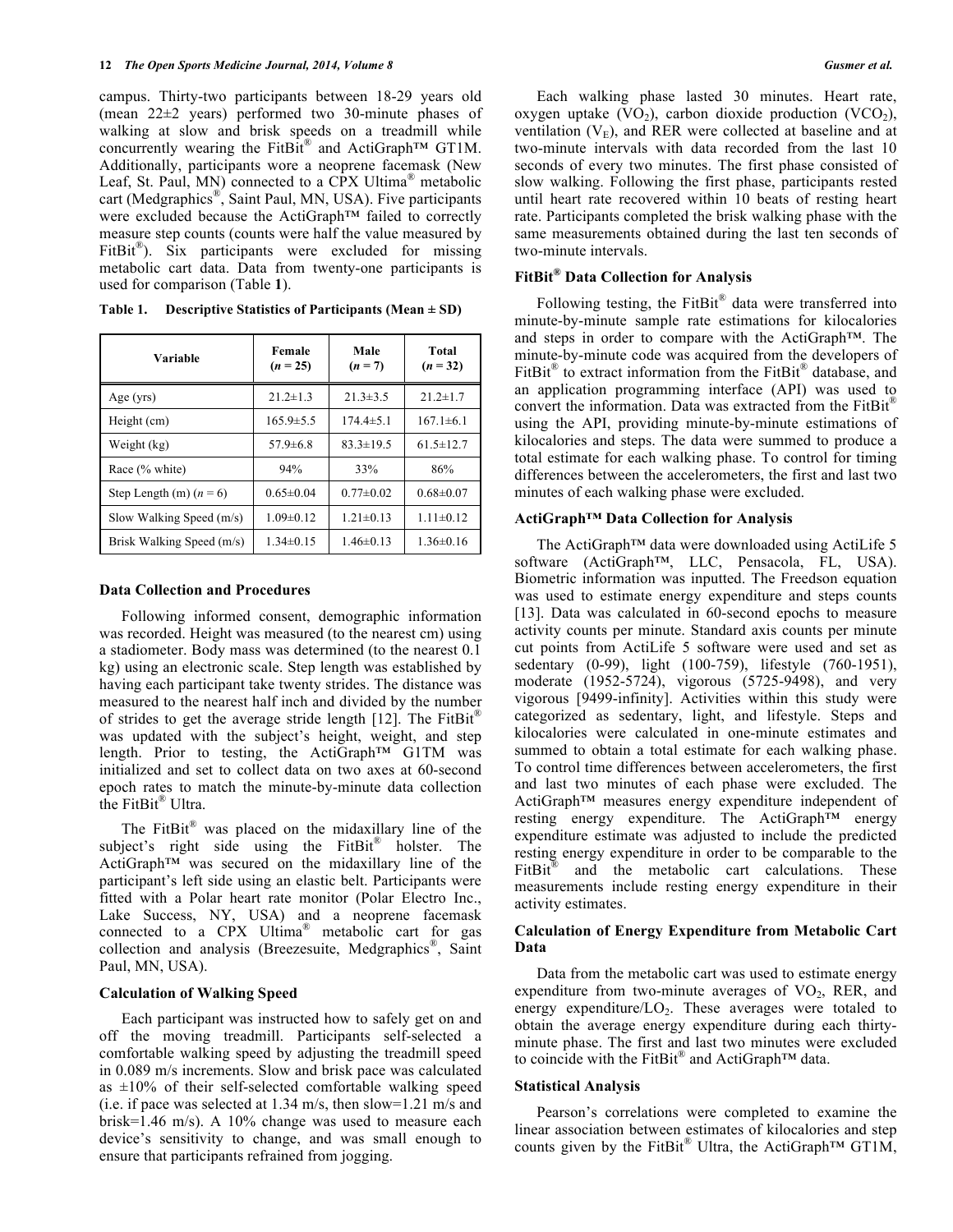and the metabolic cart measurements. Paired t-tests identify statistical differences between methods. The Bland-Altman [14] concordance technique was used to determine agreement between step counts and energy expenditure measurements by the FitBit® Ultra, ActiGraph™ and the metabolic cart. Agreement was determined by plotting the differences between the two accelerometers against their means and observing the spread and deviation of the data. Data are analyzed using R statistical analysis software (R Foundation for Statistical Computing, Vienna, Austria).

### **RESULTS**

Table **1** presents participant characteristics, including mean step length and walking speeds. The values are separated by gender, but no tests for significance were conducted to compare these values.

### **Energy Expenditure via Kilocalories**

During the brisk walking phase, all three measurements of energy expenditure are highly correlated. However, during slow walking the strongest correlation is between the ActiGraph™ and the metabolic cart measurements. The  $FitBit^{\circledast}$  is moderately correlated with the other measurements of energy expenditure during slow walking. Correlations for energy expenditure during slow and brisk walking are  $r=0.584$  ( $p=0.011$ ) and  $r=0.910$  ( $p<0.001$ ), respectively, between the ActiGraph<sup>™</sup> and the FitBit<sup>®</sup> Ultra. The FitBit<sup>®</sup> and the metabolic cart are moderately correlated (r=0.689, p<0.001) during slow walking, and strongly correlated  $(r=0.942, p<0.001)$  during brisk walking. The ActiGraph<sup>TM</sup> and the metabolic cart are strongly correlated at both slow (r=0.812, *p*<0.001) and brisk (r=0.918, *p*<0.001) walking speeds.

Table **2** presents the estimates of mean energy expenditure and step counts for each method. No differences exist between the accelerometers for energy expenditure estimates during the slow walking phase; however, compared to the metabolic cart measurements, the FitBit<sup>®</sup> significantly underestimates energy expenditure during brisk walking. No difference between the ActiGraph™ and the metabolic cart is observed during brisk walking. This suggests that as exercise intensity increases, the FitBit<sup>®</sup> underestimates kilocalories expended. Energy expenditures measured during slow walking speeds are significantly lower than during brisk walking for each method  $(p<0.001)$ . This suggests that each method detected a change in intensity between walking phases. The median differences between

**Table 2. Means Table for Energy Expenditure and Steps by Device (Mean±SD)**

|                                  | ActiGraph™<br>GT1M        | $FitBit^*$<br>Ultra     | <b>Metabolic</b><br>Cart |
|----------------------------------|---------------------------|-------------------------|--------------------------|
| <b>Slow Walking (kcals)</b>      | $89.2^{a}$ $\pm 8.7$      | $88.0^{a}$ * $\pm$ 3.9  | $100.9^a \pm 5.8$        |
| <b>Brisk Walking (kcals)</b>     | $122.6^{ab}$ * $\pm$ 11.6 | $100.9^{b}$ * ± 6.3     | $121.9^a \pm 7.7$        |
| <b>Slow Walking (Steps/min)</b>  | $105.3^{a}$ $\pm 6.5$     | $105.9^{a}$ * $\pm$ 5.8 |                          |
| <b>Brisk Walking (Steps/min)</b> | $114.2^{a}$ * $\pm$ 5.6   | $113.9^{a}$ + $\pm$ 5.2 |                          |

Differences between means for each row are denoted by a difference in letter next to the mean at  $(p<0.05)$ .

\*Signifies a difference (*p*<0.05) between slow and brisk walking measurements.

accelerometers at slow and brisk speeds are 23 kcals/min and 10 kcals/min, respectively. Bland-Altman plots for the accelerometers show average agreement but high variability (Figs, **1A**, **B**). Points above zero on the Bland-Altman plot indicate higher measured kilocalories by the ActiGraph™ GT1M, while points below zero indicate higher measured values by the FitBit® Ultra. The Bland-Altman plots for the FitBit<sup>®</sup> and the metabolic cart demonstrate average agreement but a large deviation in the difference between measurements (Fig. **1C**, **D**).

### **Step Counts**

Average step counts are presented in Table **2**. Step counts are not significantly different between the accelerometers  $(p=0.892)$ . Step counts during slow walking are significantly lower ( $p$ <0.001) than during brisk walking for both accelerometers. This indicates a significant difference in walking speed. Step counts between each accelerometer are strongly correlated during slow  $(r=0.974, p<0.001)$  and brisk  $(r=0.996, p<0.001)$  walking. The 95% confidence intervals at slow and brisk speeds are [0.935-0.990] and [0.988-0.998], respectively. Median differences between accelerometers at slow and brisk speeds are 3.0 steps/min and 1.0 steps/min, respectively. Bland-Altman plots show strong agreement for both speeds. Six participants were excluded as their ActiGraph<sup>TM</sup> step counts were half of the FitBit<sup>®</sup> step counts. This was likely an ActiGraph™ malfunction caused by a slow walking pace.

### **DISCUSSION**

The present study observes that the  $FitBit^{\circledR}$  can be used interchangeably with the ActiGraph™ to measure step counts, but not for the estimation of energy expenditure. Furthermore, the FitBit $^{\circledR}$  is capable of measuring exercise at two different walking speeds; however, it does appear to underestimate energy expenditure as compared to metabolic cart data. This could be a result of the method used by FitBit<sup>®</sup> to estimate energy expenditure. FitBit<sup>®</sup> provides the option of manually logging activity; it may be beneficial to compare estimates of energy expenditure between manually logged activities and automatic estimates of energy expenditure using FitBit<sup>®</sup> in future studies.

The linear relationship of energy expenditure is stronger during brisk walking. This is not surprising because the ActiGraph™ has been identified as being less accurate during low intensities [7]. It is worth noting that despite device calculation differences within each person, the average energy expenditure for the entire sample was similar between accelerometers. Linearity and agreement improve during brisk walking, yet there was still a wide variation between the accelerometers. The variation is considerable for only 30 minutes of activity. During brisk walking, the ActiGraph™ provides a similar estimate of energy expenditure compared to the metabolic cart, whereas the FitBit® underestimated energy expenditure during brisk walking. These results raise questions about the ability of the FitBit<sup>®</sup> to accurately measure energy expenditure above slow walking. Without validation at increased exercise intensities, the FitBit® should not be used for research.

These accelerometers are much more comparable when measuring step counts. At both walking speeds, average step counts are very close. Additionally, the difference in step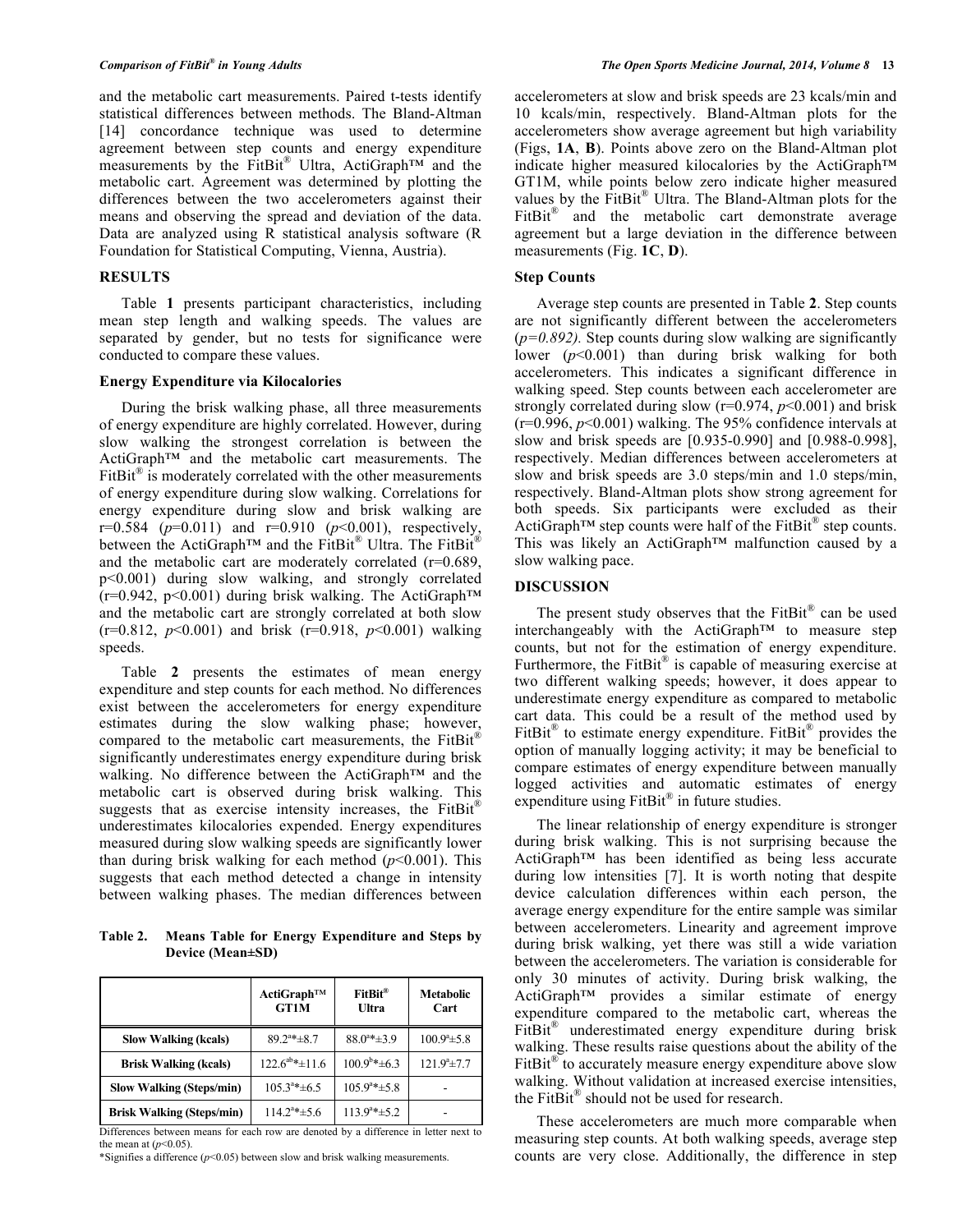

**Fig. (1).** Bland-Altman plot of kilocalories measured by each accelerometer during slow walking phase (**A**); kilocalories measured by each accelerometer during brisk walking phase (**B**); kilocalories measured by FitBit® and metabolic cart for slow walking (**C**); kilocalories measured by FitBit® and metabolic cart for Brisk Walking (**D**).

counts between each speed suggests that both accelerometers can detect small changes in gait speed during walking. This demonstrates these accelerometers' abilities to measure step counts. However, no comparison was made with actual steps taken, and thus we must rely on the similarity of each device to determine the accuracy of the measurement. It is important to note that six participants were excluded because their step counts as measured by the ActiGraph™ were half the values that were measured by the FitBit<sup>®</sup> Ultra. This may have been due to incorrect device placement or a lack of ActiGraph™ sensitivity during slow walking. Therefore, the FitBit<sup>®</sup> may be a more sensitive to motion at slow walking speeds, which may be conducive for public health research in elderly populations where movement is slower.

The results of this study indicate the  $FitBit^{\omega}$  and ActiGraph™ have poor to average agreement when measuring energy expenditure, and strong agreement when measuring steps during slow and brisk walking on a treadmill. At slow speeds, they provide a similar population estimate of energy expenditure, but not individual estimates. As exercise intensity increases, the FitBit<sup>®</sup> underestimates energy expenditure compared to both the ActiGraph™ and the metabolic cart data. These finding suggests that these accelerometers should not be used interchangeably as they do not give similar estimates of kilocalories expended, and the FitBit<sup>®</sup> may underestimate energy expenditure as exercise intensity increases.